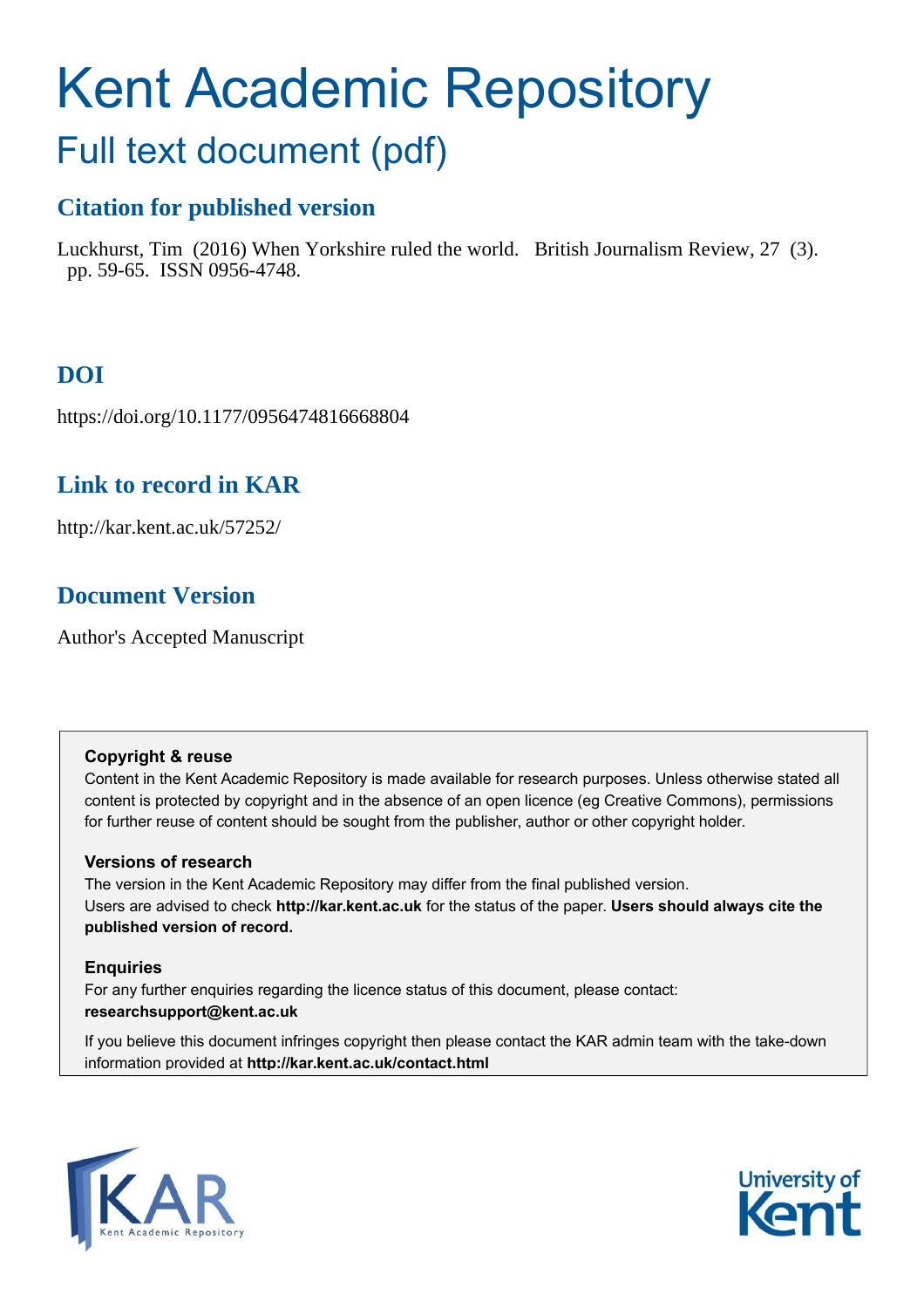## A Fourth Estate idealist: Arthur Mann's Yorkshire Post and its crusade against appeasement

## **Tim Luckhurst**

Newspapers rarely flatter their rivals. So when, in November 1939, the Manchester Guardian praised the Yorkshire Post, it was not entirely sincere. The praise marked the *Post's* merger with the Leeds Mercury. This, the Guardian declared, spelled death for a distinctive voice. Only then did it praise the corpse for: 'Soundness in judgement, tenacity of purpose, loyalty to principle and the courage to be unpopular…. throughout the long controversy about British foreign policy which began with Mr Chamberlain's Premiership'.

Responsible for these qualities was Arthur Mann, editor of the Yorkshire Post between 1919 and 1939. An austere individual with 'penetrating observation' and 'shrewd judgment', Mann is a woefully neglected example of an editor who understood the power and importance of dissident journalism and who, in the most difficult of circumstances, did his duty brilliantly. As the internet disrupts such journalism, challenging the economic base upon which it depends, such heroes serve to remind us just how much newspapers matter.

Arthur Mann was the first of thirteen children. He attended Warwick School before joining the Western Mail as an apprentice. His first editorship was of the Birmingham Despatch between 1905 and 1912. In 1915 he was appointed editor of the London Evening Standard. His appointment at the Yorkshire Post came after the death of John Phillips, editor 1903-1919. Phillips relished leader writing. Mann delegated the work, but he gave meticulous instructions to his leader writers.

Mann was appointed a Companion of Honour for his opposition to appeasement, but such accolades tell us nothing about what the Yorkshire Post actually said about appeasement, and Arthur Mann is little remembered beyond a small band of historians. So, I set out to study his journalism and his understanding of an editor's duty. How did the editor of one of the few newspapers to challenge appeasement contest its value and purpose?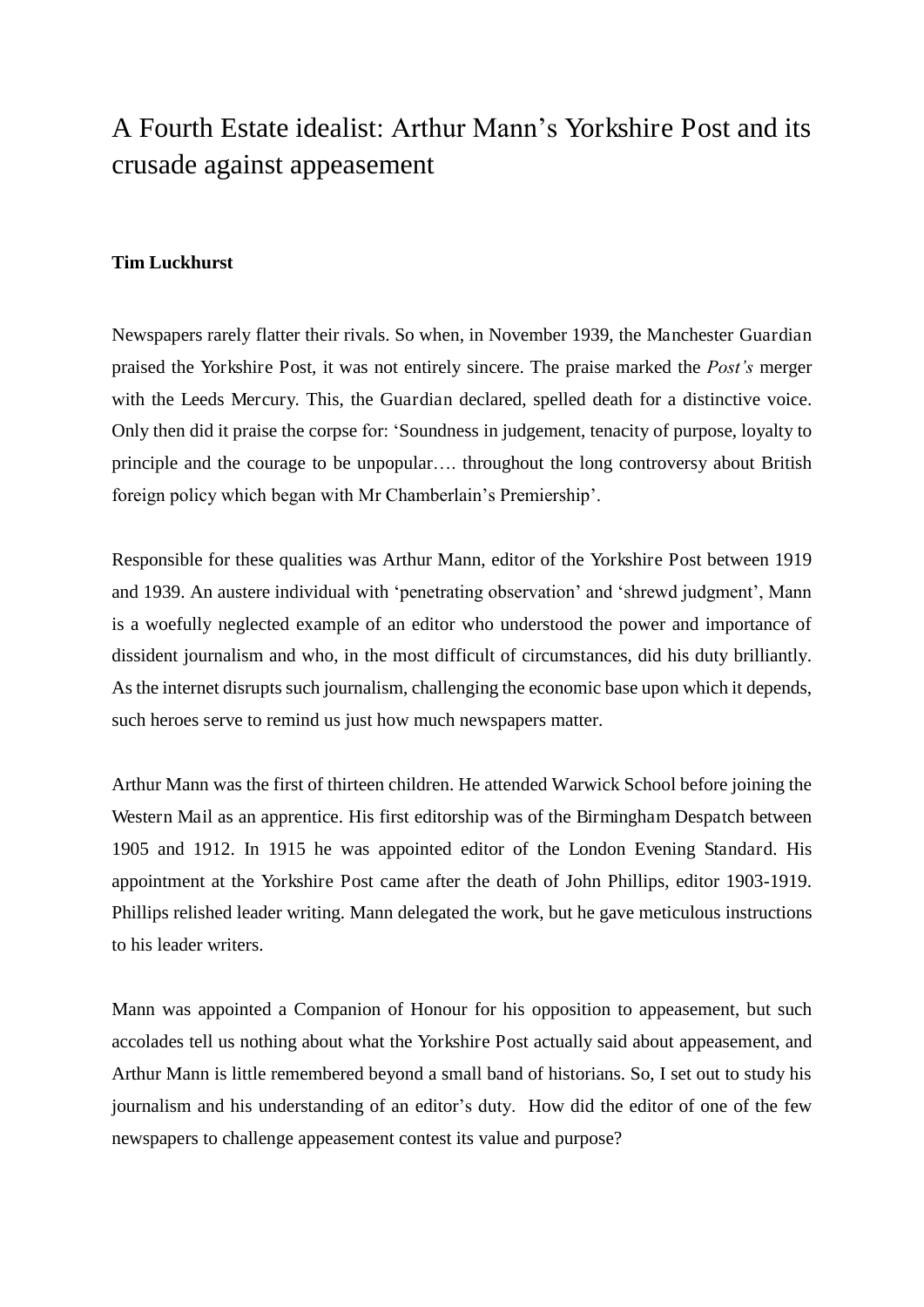Before Chamberlain became Prime Minister in May 1937, Mann supported the League of Nation's policy of collective security which Chamberlain would abandon in favour of appeasement. Mann had been sceptical about this from the moment Germany reoccupied the Rhineland in March 1936. His antipathy was reinforced by Charles Tower, his chief leader writer, and by the Yorkshire Post's man in Vienna, L. R. Murray, who had interviewed the Austrian Chancellor, Kurt Schuschnigg, after the latter had met Hitler. Murray told Mann: 'Hitler banged the table and shouted: "I shall get my way because I am ready to run the risk of war and my opponents are not".

Following the entry of German troops into Austria in March 1938, Arthur Mann made his newspaper a critic of the British government. In its leader on 16 March 1938, the Yorkshire Post accused ministers of uttering unrealistic words of reassurance, while 'some of the worst Jew-baiters in Germany were even then arriving in Austria'. It said the cabinet contained men, 'temperamentally unfitted to grasp the realities of the national or the international problem, and still less qualified firmly to deal with them'. This was uncompromising stuff at a time when the Daily Express, Daily Mail and The Times championed appeasement and the left press had grave doubts about any alternative.

I have studied the Yorkshire Post's opposition to appeasement during the policy's most intense phase. This began with the Anschluss in March 1938, built up to the Munich Crisis in September and ended with Nazi occupation of Czechoslovakia in March 1939. It was a time when Chamberlain, a zealous appeaser, was determined to prevent newspaper criticism of his policy. So, Arthur Mann faced stiff opposition and not only from the Prime Minister. The Yorkshire Post was a Conservative newspaper published by the Yorkshire Conservative Newspaper Company Ltd. Despite this umbilical link to the party of government, it went further in its hostility to appeasement than any other Conservative title.

#### **After the Anschluss**

On 21 March 1938, immediately after the Anschluss, the Yorkshire Post warned, 'No appeasement is worth the name if the whole continent is to continue in a state of uncertainty and terror as to what act of tyranny is to come next'. On 11 April Mann turned fire on Hitler himself: 'He says that Germany has no dictator. But what else is a regime under which the free opinions of an intellectually great people are completely silenced?' Mann was playing with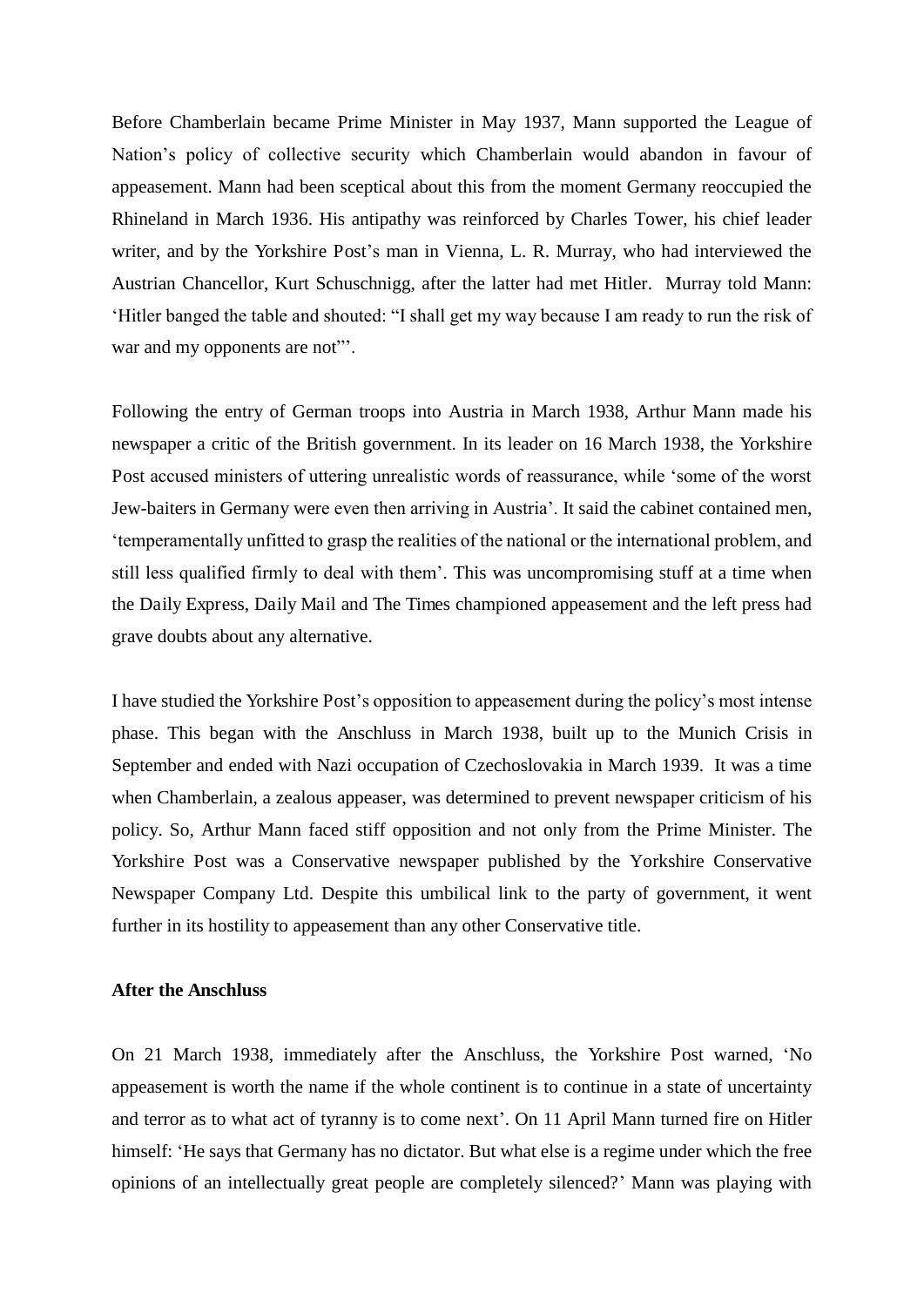fire. Chamberlain favoured emollient treatment of the Fuhrer and he had the support of Sir Nevile Henderson, Britain's Ambassador to Berlin, who warned that Hitler took press criticism extremely seriously.

Henderson explained that Hitler was, 'unreasonably sensitive to newspaper, and especially British newspaper, criticism.' Arthur Mann understood the risks. Occasionally he would temper criticism with attempts to understand the new Germany. One such example appeared under the headline: 'The lighter side of Nazi Berlin'. It noted that a system of cut-price seats for 'working-class audiences', organised by the Nazis, had 'benefited the theatres quite considerably'.

But Mann's determination to fight appeasement never remained hidden for long. Two articles in June 1938 made it plain. One condemned aggression and called for a 'real league of opposition' to oppose it. The second reviewed a collection of speeches by Winston Churchill. The rebellious Churchill was a telling choice for a Conservative newspaper. The Yorkshire *Post'*s reviewer observed: 'Mr Churchill makes it perfectly clear where he stands and what he wants. In a fog it is so much better to go straight in any direction than to grope in circles.'

Before the Munich Crisis, the Yorkshire Post was not a lone critic of appeasement. The Liberal News Chronicle and Labour-supporting Daily Herald advertised the need to oppose German ambitions. The Manchester Guardian recognised that the fall of Czechoslovakia would create an intolerable threat to peace. But Conservative titles found little to criticise. The Times believed Chamberlain could do no wrong and the Daily Mail and Daily Express believed Britain should avoid any entanglement in European affairs. The Daily Telegraph did not question Hitler's good faith.

Arthur Mann stood alone as the editor of a Conservative title, but no sooner had the Anschluss reinforced his scepticism than the Prime Minister and the Chairman of the Yorkshire Conservative Newspaper Association encouraged him to keep his opinion out of his newspaper. Neville Chamberlain met Mann on 21 March 1938. Editor encouraged Premier to be robust in his dealings with Hitler. Chamberlain said he was 'too busy to read the provincial newspapers' and exited announcing: 'I'm afraid I have an appointment at 11.15 and it is now 11.14.' Rupert Beckett wrote to his editor on 23 March, warning that he had read 'with growing concern dayby-day the Y.P. leaders devoted to foreign policy'.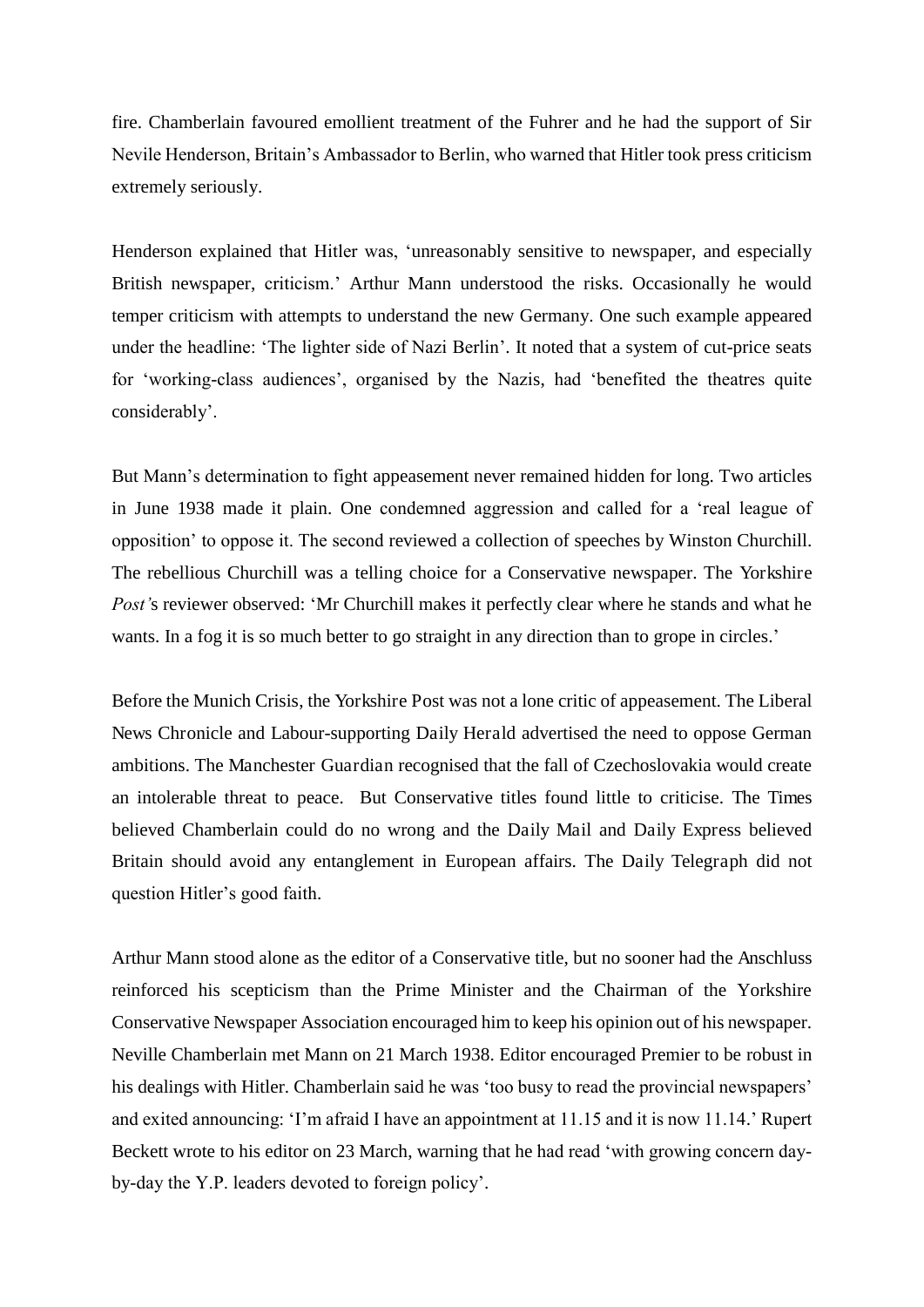Now Mann attempted reconciliation by deploying a definition of appeasement distinct from the Prime Minister's. Chamberlain's version had come to mean little more than the maintenance of peace at any price. For Mann it must mean eliminating causes of conflict while adhering to principles of democracy and justice. As spring 1938 turned into summer, the tension between these interpretations became intense, but the Yorkshire Post resisted an irrevocable break with government, party and Prime Minister.

#### **The road to Munich**

Only as Chamberlain's efforts to resolve the Czech crisis stumbled towards failure did Mann move towards outright condemnation of Government policy. A leader on 29 August warned that the Nazis were 'using the Sudeten Germans as a means of disintegrating Czechoslovakia in the hope that the fatally wounded state could then be used to forward Hitler's plans for domination of Central Europe'. A week later another declared appeasement was likely 'to suggest that we could be blackmailed into paying whatever price was necessary to avoid trouble'. Yet Mann resisted a final break with Chamberlain. Nothing could be worse, he believed, 'than for dissent at home to undermine the British government's authority at this time of national peril'.

On 15 September, with the crisis approaching boiling point, Chamberlain flew to meet the Fuhrer at Berchtesgaden. Here, without Czech consent, the Prime Minister conceded the transfer of the Sudetenland to Germany. Now Mann came under intense pressure from his chairman to recognise Munich as a success for Chamberlain. Beckett wrote to his editor on 30 September insisting that the Yorkshire Post must 'loyally support this policy and cease personal criticisms which alienate Conservative opinion'.

Mann postponed comment until the House of Commons had heard Chamberlain's explanation of Munich on 3 October 1938. Now he was scathing. The terms were 'harsh and unconscionable'. Hitler had threatened war to get what he wanted and Britain had bowed to his demands. 'How is it possible that we should feel confident that a man so minded will really prove peace-minded in future?' But still Mann did not personalise the issue. The Yorkshire Post observed 'the nation remains deeply indebted to the Prime Minister for his unsparing and successful efforts to preserve the peace'.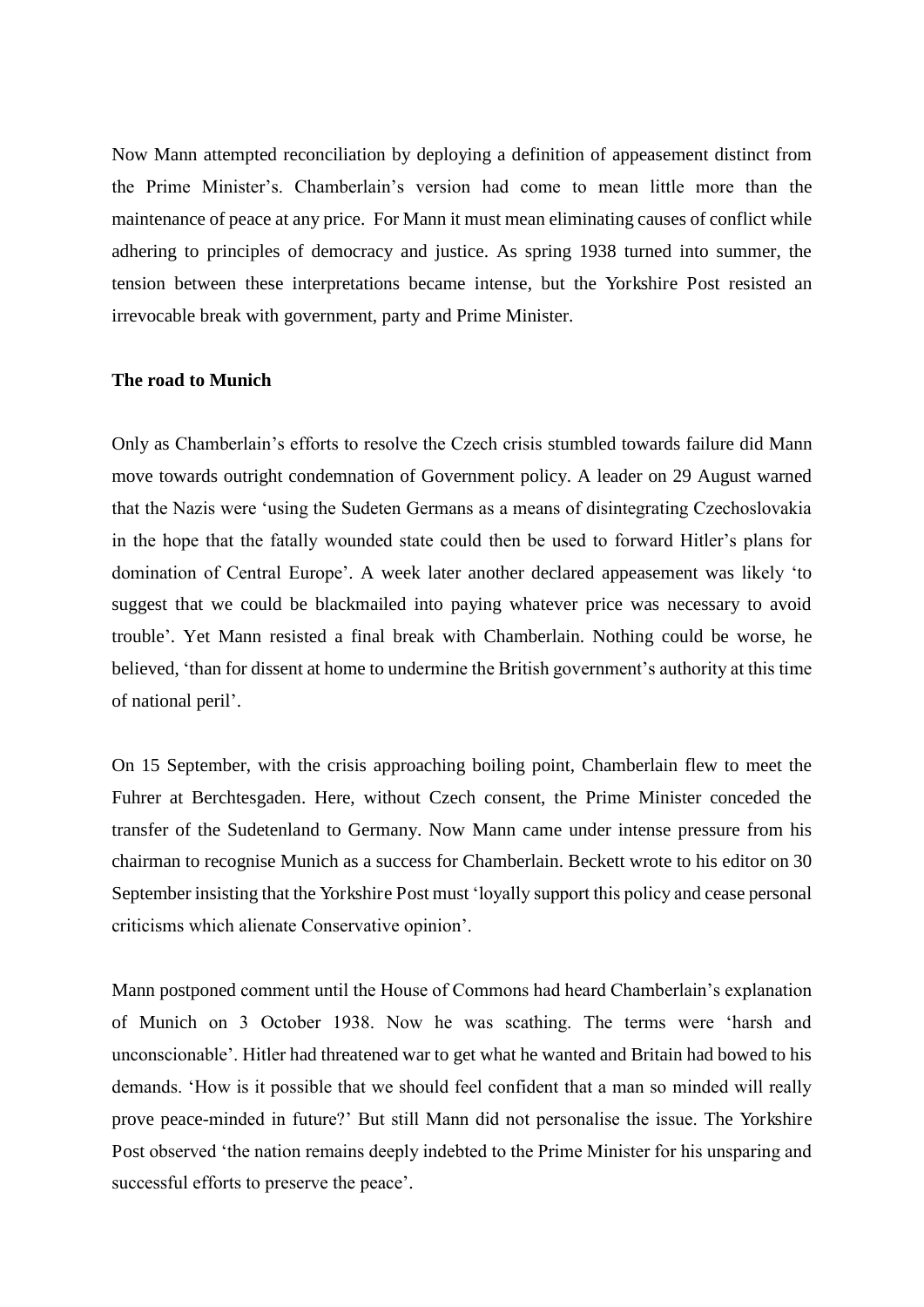#### **Condemnation and proprietorial pressure**

If such praise was the consequence of proprietorial interference, Mann soon recovered his independence. On the twentieth anniversary of the end of the First World War, he published a leader calculated to offend the Prime Minister. It condemned appeasement and accused its architects of a 'tragic lack of conviction'. It concluded: 'We have not cared deeply enough for the things we won in 1918.' On 16 November Mann demanded a government of national unity. The Yorkshire Post acknowledged that it stood accused of 'lack of party loyalty'. Mann insisted he was advancing the best of Conservative values.

Mann was now under ferocious pressure. Beckett believed his editor was accusing Chamberlain of endangering the nation. Mann told his chairman Chamberlain was a 'commonplace politician' and the country needed 'statesmanship and leadership'. Insisting on editorial freedom, Mann suggested that Beckett should back him or sack him. The chairman declined and a truce endured until 8 December when the Yorkshire Post attacked Chamberlain personally. By 'repeatedly surrendering to force', he had 'repeatedly encouraged aggression'. His approach had invited contempt. Describing Chamberlain as 'A Prime Minister who is by nature unfitted to deal with Dictators', the Yorkshire Post explained: 'It is because we believe that Mr Chamberlain's policy is even now threatening the safety of the realm, and is likely in the near future to threaten it with danger still graver, that we are stating in some detail our case against it'. On the same page Mann published a second editorial. This insisted on the newspaper's duty to express its opinion and warned that: 'Nothing could finally harm the prestige of the Conservative Party more than that it should, for the sake of a Party advantage, continue to give blind support to a policy which is so gravely endangering national interests as a whole'.

 Mann was at war with his proprietors, and Beckett responded immediately. He wrote to his editor on 8 December, insisting Mann had no right 'to publish these extreme comments against the P.M.'. Directors were 'fed up with this steady spate of personal criticism and recrimination'. Arthur Mann did not buckle. He asked the Yorkshire Conservative Newspaper Company 'whether it is in the true interests of a democratic country that honest expression of opinion by editors and experts should be stifled by newspaper proprietors who take their inspiration from interested ministers, from their agents or relatives'. Responsibility for the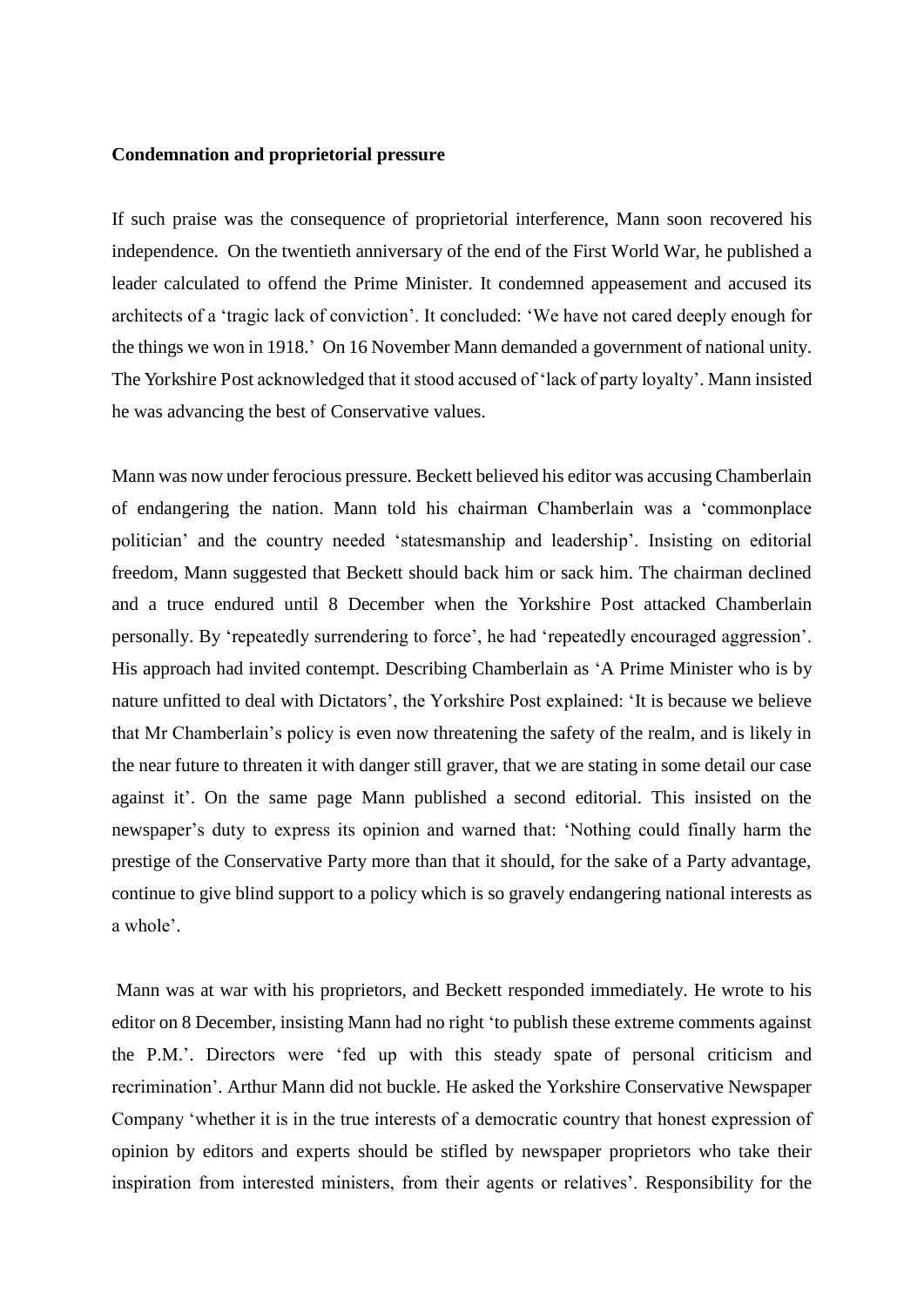editorial content of a newspaper must always reside 'with the man who is responsible for its daily conduct'. Mann further explained his principles in a leader column on 3 January 1939. The duty of a journalist 'is to help the public, not to help the statesman'. Concentration of newspaper ownership was reducing the diversity of publications upon which freedom of expression depended. Social contacts between proprietors and Ministers of the Crown were promoting self-censorship.

#### **Conservative pressure**

Beyond persistent imprecations to support appeasement from his proprietors, Arthur Mann felt the pressure of Conservative expectation. The Yorkshire Post was accustomed to enjoying excellent contacts with Conservative leaders. Stanley Baldwin had consulted Mann on several occasions during his premiership as had successive chairmen of the Conservative Party. But Mann eschewed personal friendships with politicians and declined political honours lest by accepting them he might appear indebted. Rejecting Baldwin's offer of a knighthood, he explained: 'I feel that a journalist who receives a title, particularly if that title be suggested as a recognition of political services, may lessen his power to aid the cause he has at heart.' Arthur Mann was a Conservative, but, above all, he was a journalist inspired by Fourth Estate ideals. He regarded his newspaper as a servant of the public interest, not merely a commercial enterprise.

### **A sovereign editor**

In opposing appeasement, Arthur Mann performed as a sovereign editor determined to supply the public with watchdog journalism. He used his office to serve his readers and the body politic. It was his duty to scrutinise politicians and policy, so he committed to extended reporting and analysis of appeasement to help his readers hold their government to account. He was supported by loyal colleagues, prominent amongst them Charles Tower, who possessed 'an unexpurgated copy of Mein Kampf in the original German' and believed 'Hitler was a reckless megalomaniac bent on war'. But Mann alone had to liaise with his proprietors. In his determination to retain editorial authority he demonstrated his faith in Fourth Estate theory. To him this was no myth invented to glamorise a debased profession. The Yorkshire Post had a role to play in political society. Mann did not surrender to pressure, though it made him ill, instead he challenged consensus through the exercise of individual conscience.